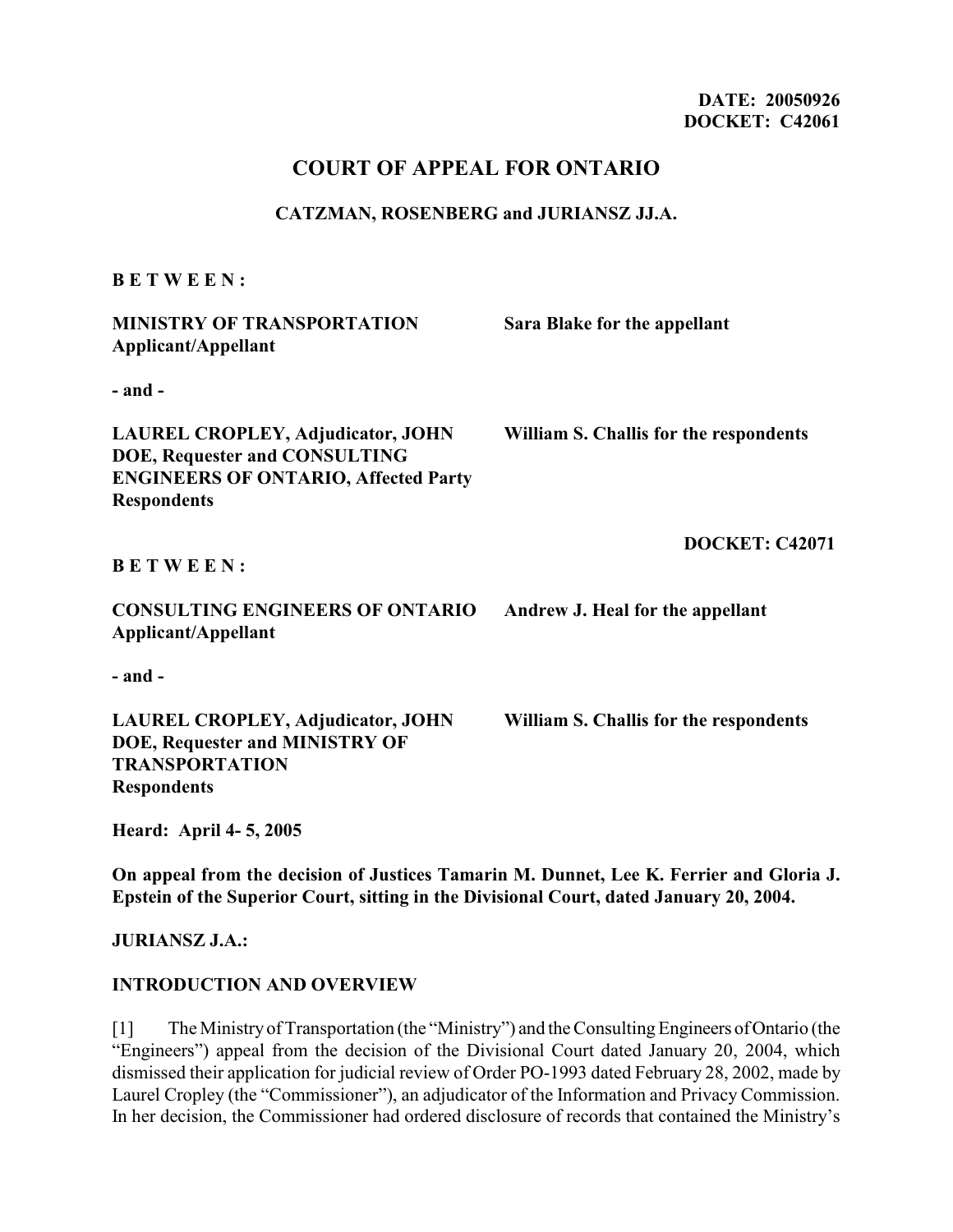evaluations of consultants who had delivered tenders in response to a number of Requests for Proposal.

[2] The Ministry is responsible for the construction and maintenance of public highways under the *Public Transportation and Highway Improvement Act*, R.S.O. 1990, c. P. 50. Since 1996, the Ministry has retained consulting engineering firms to design highways and carry out the administration and supervision of the construction firms who actually build the highways. The Ministry contracts for consulting engineering services using a two-stage competitive bidding process that takes into account not only price, but also the qualifications of the bidding firms. Each bidding firm submits a Technical and Management Proposal in a separate envelope from its bid price. The Technical and Management Proposal includes detailed information about the consulting firm's technical and management qualifications and its proposed performance methods for the contract. Ministry staff evaluates the Technical and Management Proposals and assigns numerical scores relating to eighteen components of their technical merits and the qualifications of the submitting consultant's key personnel. The scores are then averaged for each bidding firm. Only when the Ministry evaluators have agreed on the total average scores for each proposal are the price envelopes opened. The bidding firm with the lowest price/score ratio is awarded the contract.

[3] On September 25, 2000 the Requester requested disclosure of "all RFP [Request for Proposal] summary charts, construction scores" relating to six highway construction projects involving portions of Highway 401. The Minister refused to disclose the records under s. 18 of the *Freedom of Information and Protection of Privacy Act*, R.S.O. 1990, c. F.31 (the "Act") on the basis that disclosure of the information could reasonably be expected to prejudice the economic interests of the Ministry and could reasonably be expected to be injurious to the financial interests of the government. In addition, the Minister relied on s.  $13(1)$  of the Act on the basis that the scores constituted advice and recommendations of a public servant relating to the qualifications of the bidding consultants' key personnel and the merits of their proposals. The Minister also refused to disclose the records on the basis that the records contained trade information supplied in confidence, the disclosure of which would prejudice the interests of the bidding consultants as contemplated by s.  $17(1)^1$ . The full text of ss. 13, 17, and 18 is set out in Appendix A to these reasons.

[4] In her decision, the Commissioner found that the scores assigned to the bids of the consultants were not exempt under these sections of the Act and ordered disclosure of the records. The Minister and the Engineers, representing the interests of the bidding consultants, applied for judicial review of the Commissioner's decision. The Divisional Court dismissed their applications on January 20, 2004 and they appeal to this court.

## **ISSUES**

[5] The Ministry and the Engineers raise the following issues:

 $<sup>1</sup>$  Prior to the Commissioner's inquiry, the Ministry indicated that it was withdrawing its reliance on the mandatory</sup> exemption in s. 17(1) of the Act. Despite the withdrawal, the Commissioner provided the affected parties with an opportunity to address this issue given the mandatory nature of the exemption.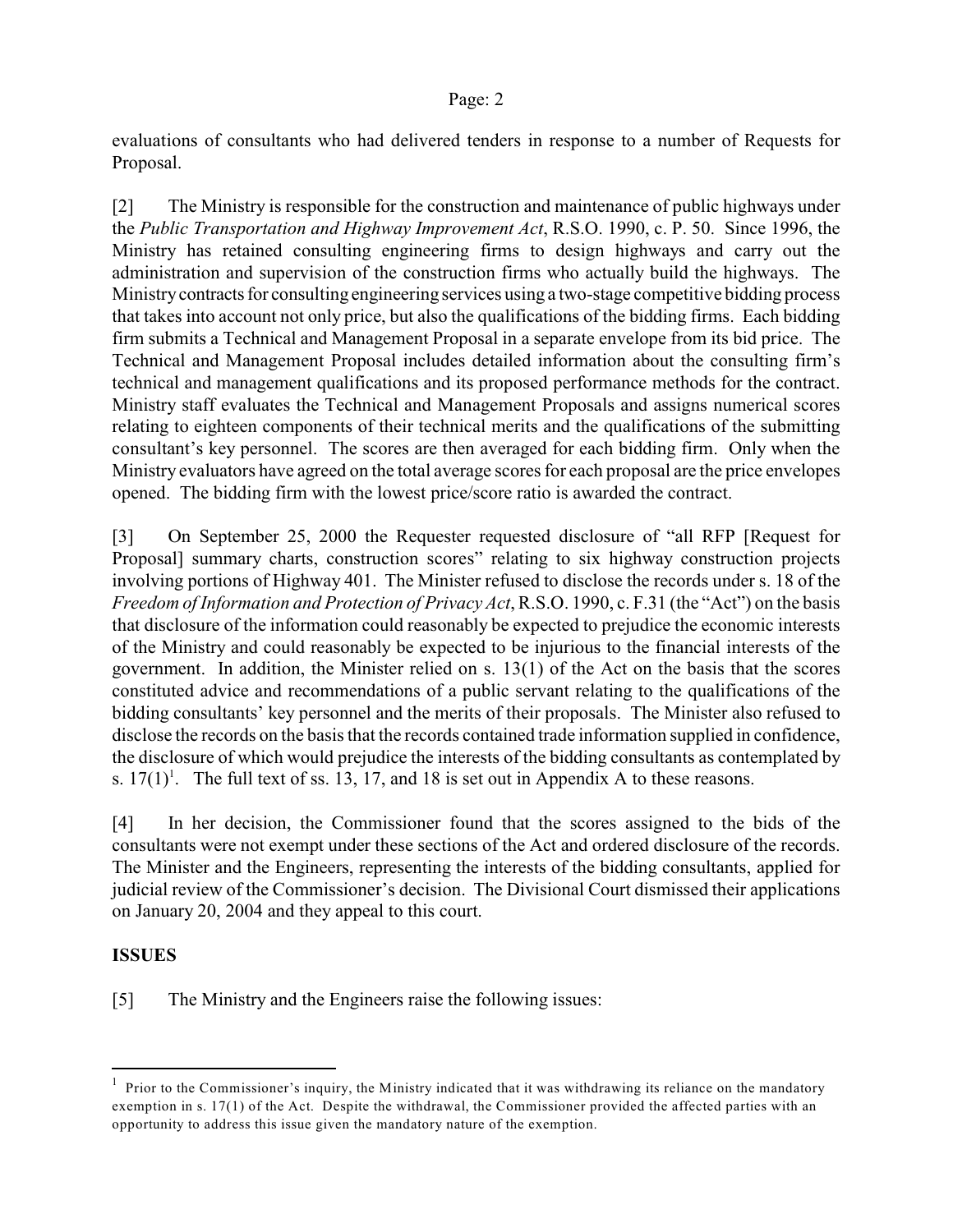a. What standard of review should be applied by the court in reviewing the Commissioner's decision?

b. What is the scope of the Commissioner's powerto review a decision of the Minister and what standard of review should she apply?

c. Are evaluations by Ministry experts of the qualifications of proponents' key personnel and the merits of proposals "advice ... of a public servant" and therefore, exempt from disclosure pursuant to s. 13 of the Act?

d. What is the proper standard of proof for predictions of future harm necessary to meet the statutory test "could reasonably be expected to ... prejudice ... or ... be injurious" set out in ss. 17 and 18 of the Act?

e. Are the Commissioner's key findings of fact patently unreasonable in that they are not supported by any evidence and are contrary to all of the evidence?

f. Are the evaluations by Ministry experts exempt from disclosure under s. 17?

# **ANALYSIS**

# *Standard of review applied by the court in reviewing the Commissioner's decision*

[6] Counsel for the Ministry submitted that the Divisional Court erred by applying a standard of reasonableness to the decisions of the Commissioner in this case. The Divisional Court, she said, had disregarded a recent line of authority of the Supreme Court of Canada holding that the standard of review for questions of statutory interpretation is correctness, and instead relied upon this court's decision in *Ontario (Workers Compensation Board) v. Ontario (Assistant Information and Privacy Commissioner)* (1998), 41 O.R. (3d) 464 ("WCB").

[7] In oral argument, counsel for the Ministry relied mainly on *Monsanto Canada Inc. v. Ontario (Superintendent of Financial Services)*, [2004] 3 S.C.R. 152 where the court, employing the pragmatic and functional approach, concluded that the standard of review of a decision of the Financial Services Commission was correctness. She submitted that the interpretation of the words "advice or recommendations" in s. 13 of the Act and the words "could reasonably be expected to... prejudice...or...be injurious" in ss. 17 and 18 are not factually laden, nor do they raise issues that are economic, broad, specialized, scientific, or otherwise technical. She submitted further that the determinations required under ss. 13, 17, and 18 are not polycentric, and do not require the exercise of broad discretionarypowers or policy laden choices that involve balancing the interests of multiple competing constituencies.

[8] Counsel for the Ministry distinguished WCB on the basis that it involved a request for personal records and the only issue was whether government records had to be disclosed. This case is different, she submitted, because it requires balancing the interests of the Requester, the government, and the third parties who had submitted bids.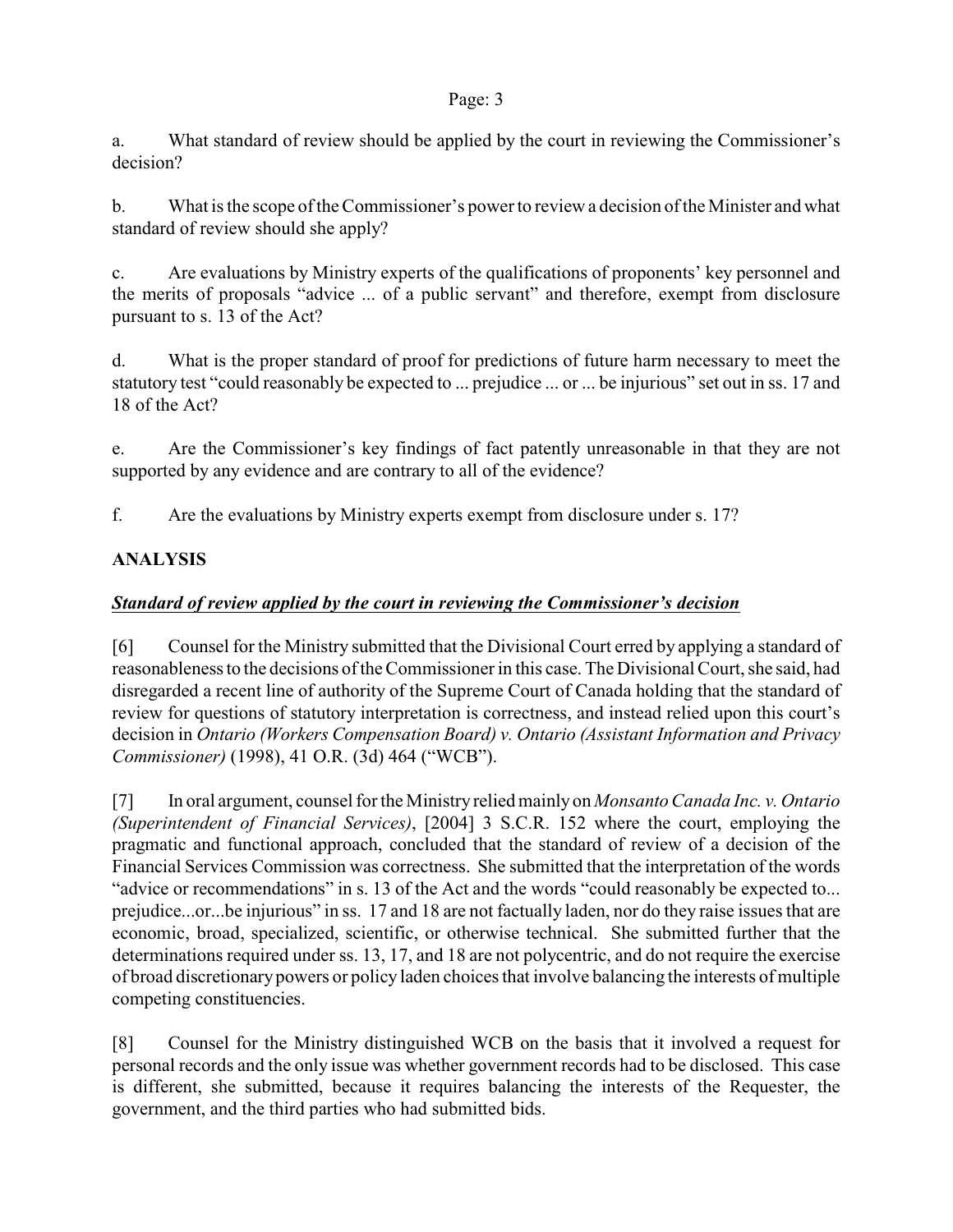[9] The Ministry's argument is foreclosed by the majority's decision in *Ontario (Minister of Health and Long-Term Care) v. Ontario (Assistant Information and Privacy Commissioner)* (2005), 73 O.R. (3d) 321 (C.A.). In that case, journalists applied under the Act for records relating to the settlement of a dispute of an individual with the Ministry of Health and Long-Term Care. The Minister refused to confirm or deny the existence of any records, purportedly pursuant to s. 21(5), which provides that "[a] head may refuse to confirm or deny the existence of a record if disclosure of the record would constitute an unjustified invasion of personal privacy." The journalists complained to the Commissioner, who decided that the Minister could not rely on s. 21(5). The Commissioner decided that to rely on s. 21(5), the Minister had to satisfy two requirements:

(i) he had to provide sufficient evidence that disclosure of the records would constitute an unjustified invasion of personal privacy;

(ii) he had to establish that disclosing whether the records existed or did not exist would itself convey information to the Requester and that the nature of that information would constitute an unjustified invasion of personal privacy.

[10] The majority reinstated the decision of the Commissioner after it was set aside by the Divisional Court.

[11] Goudge J.A., Moldaver J.A. concurring, employed the pragmatic and functional analysis and found that reasonableness is the proper standard to be applied to decisions of the Commissioner. He specifically found that this standard applied even to decisions involving a pure question of law. In arriving at this conclusion, Goudge J.A. noted the following at paras. 27-35:

(i) the Act contains neither a privative clause nor a statutory right of appeal;

(ii) the Act constitutes the Commissioner as a specialized decision maker to independently review the disclosure decisions of government;

(iii) in every review of a disclosure decision, the Commissioner must strike a delicate balance between the public right of access to information and protecting the privacy of individuals with respect to that information;

(iv) the Act requires the Commissioner to give general policy advice in addition to deciding individual appeals;

(v) more generally, the Commissioner plays a role in achieving the legislative purposes of advancing the right of the public to access information in the hands of government, protecting the privacy of individuals with respect to that information, and balancing the tension between those two objectives;

(vii) finally, the Commissioner was required to decide the nature of the test to be met by the Minister under s. 21(5) in order to refuse to confirm or deny the existence of a record.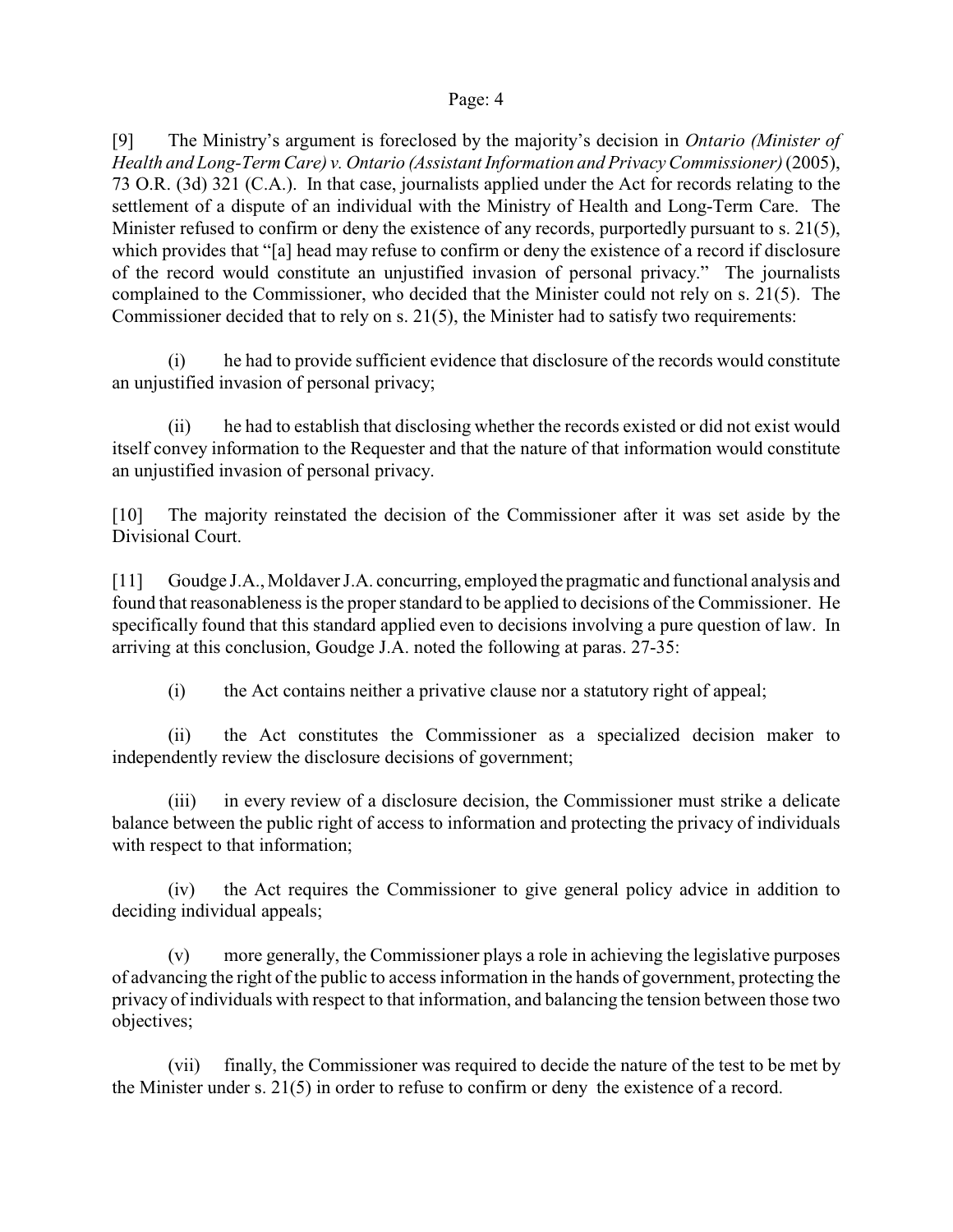[12] Goudge J.A. recognized, at para. 36, that in interpreting s. 21(5), the Commissioner was addressing a pure question of law. However, citing *Monsanto*, *supra*, he found that the legal question was "at the core" of the tribunal's expertise. At para. 39 he concluded that:

When these factors are viewed together, I conclude that they all suggest that a moderate deference be accorded to the Commissioner's decision. None suggest the greater deference of the patently unreasonable standard nor the strict scrutiny of the correctness standard. Rather, reasonableness is the proper standard of review to be applied to the Commissioner's decision.

# *Scope of Commissioner's power to review a decision of the Minister*

[13] As noted, ss. 13 and 17 confer discretion on the Minister to refuse to disclose a record.

[14] Section 13(1) provides that the Minister "may refuse to disclose a record where the disclosure would reveal advice or recommendations of a public servant".

[15] Section 18(1)(c) and (d) provide that the Minister may refuse to disclose a record that contains information where disclosure could reasonably be expected to "prejudice the economic interests of an institution" or be "injurious to the financial interests of the Government of Ontario".

[16] The Ministry submits that the Minister must make two decisions in applying these provisions. First, the Minister must decide whether the record fits within the statutory language of the exception. If it does not, then the record must be disclosed. If the record does fit within the statutory exception, the Minister must go on to decide whether to exercise his discretion to refuse to disclose the record. The Ministry submits that while the Commissioner may review the Minister's decision as to whether the record falls within the ambit of the statutory exception, the Commissioner may not review the Minister's exercise of discretion to refuse to disclose the record.

[17] The Commissioner does not contest this proposition. Rather, the Commissioner's position, with which I agree, is that the Commissioner's decision in this case did not purport to review the Minister's exercise of discretion. Rather, the Commissioner decided, based on her interpretation of ss. 13 and 18, that these statutory exceptions did not apply. Specifically, the Commissioner's decision was based on her interpretation of the words "advice or recommendations" in s. 13(1), and the words "could reasonably be expected" in s. 18.

[18] I need not address this argument of the Ministry, as it does not pertain to a question that arises in this case. I turn to the real dispute, which is whether the Commissioner's interpretation of the statutory provisions was reasonable.

# *Section 13(1) – "Advice or Recommendations"*

[19] The Ministry's position is that s. 13(1) gives the Minister the discretion to refuse to disclose the records because their disclosure would "reveal advice or recommendations of a public servant." The Ministry submits that numerical scores indicate the evaluators' expert judgment regarding the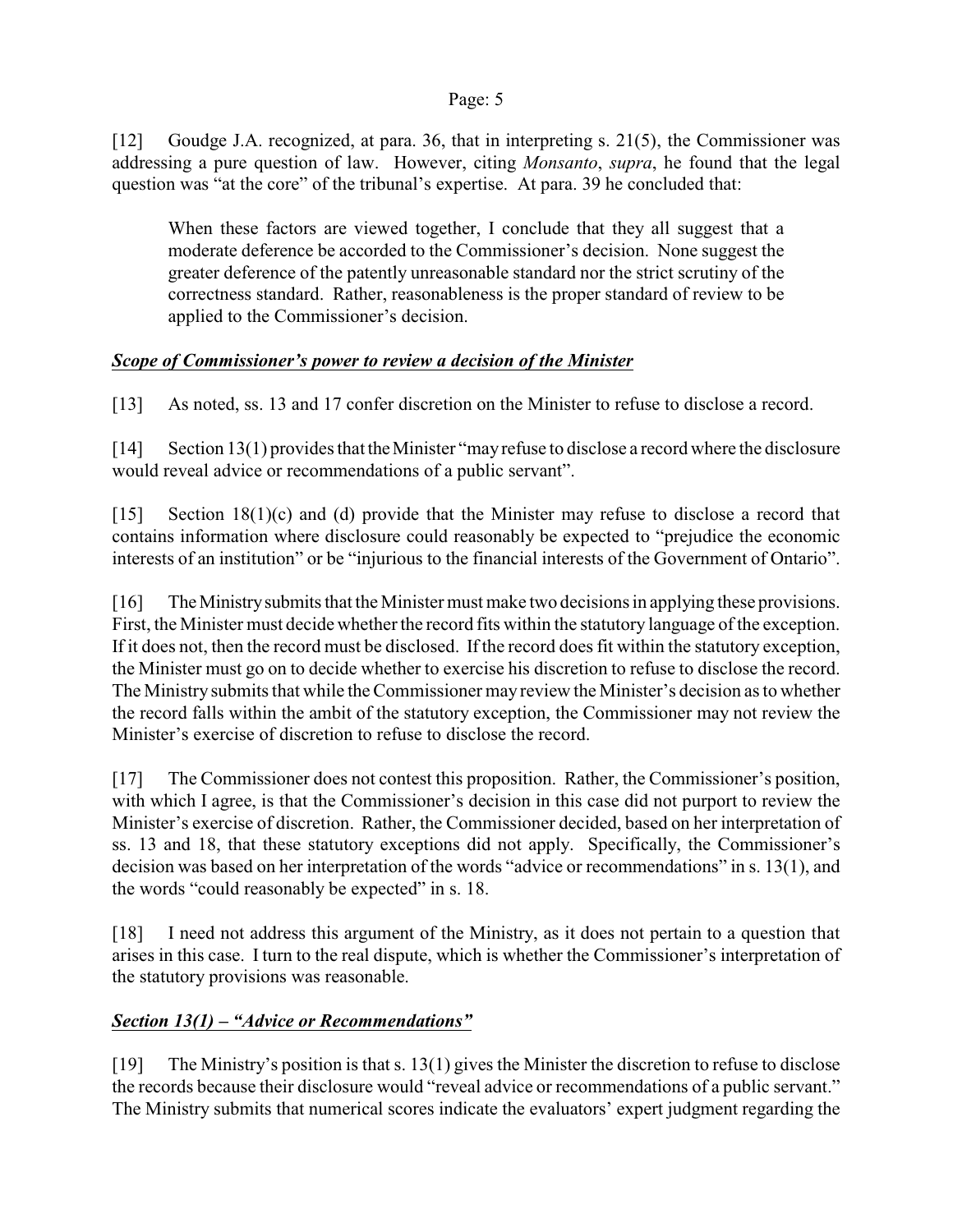components of the consulting firm's bid and its strengths and weaknesses, and convey to senior staff their recommendations as to which consultants should be awarded the contracts. As such, the scores contain or amount to "advice or recommendations" of public servants.

[20] At the outset of her analysis of this argument the Commissioner said, at p. 12 that:

advice and recommendations, for the purposes of section 13(1) must contain more than mere information. To qualify as "advice" or "recommendations", the information contained in the records must relate to a suggested course of action, which will ultimately be accepted or rejected by its recipient during the deliberative process (Orders P-94, P-118, P-883 and PO-1894). Information that would permit the drawing of accurate inferences as to the nature of the actual advice and recommendation given also qualifies for exemption under section 13(1) of the Act (Orders P-1054, P-1619 and MO-1264).

[21] The Ministry submits that this definition is too narrow. The Ministry submits that the ordinary meaning of "advice" does not require a deliberative process and would include information or analyses conveyed without a view to influencing a decision or the adoption of a course of action. In the Ministry's view, the Commissioner's interpretation offends the rule against tautology, which dictates that "advice" must be given a meaning separate and independent from "recommendations." Furthermore, the Ministry submits the Commissioner erred in invoking *Public Government for Private People: The Report of The Commission on Freedom of Information and Individual Privacy 1980*, vol. 2 (Toronto: Queen's Printer, 1980) (the "Williams Commission Report") as an aid of interpretation because the meaning of "advice" is unambiguous, and the exemption as enacted differs from the wording that the Williams Commission Report proposed.

[22] As the Commissioner points out, "advice" does not have the single plain and ordinary meaning put forward by the Ministry. Dictionary definitions of "advice" and "recommendation" include the following:

*The Concise Oxford Dictionary*, 8th Ed. (Oxford: Clarendon Press, 1990) at 18 and 1003:

**Advice:** 1.words given or offered as **an opinion or recommendation about future action or behaviour**. 2. information given, news...

**Recommend: Advise** as a course of action etc.

*West's Legal Thesaurus Dictionary* (New York: West Publishing Co., 1986) at 31:

**Advice:** 1. An opinion or viewpoint **offered as guidance** (lawyer's advice). counsel, legal counsel, **recommendation, recommended course of action**, suggestion, instruction... 2. Information, notification. Communication, word, news report, communiqué, intelligence, message, notice...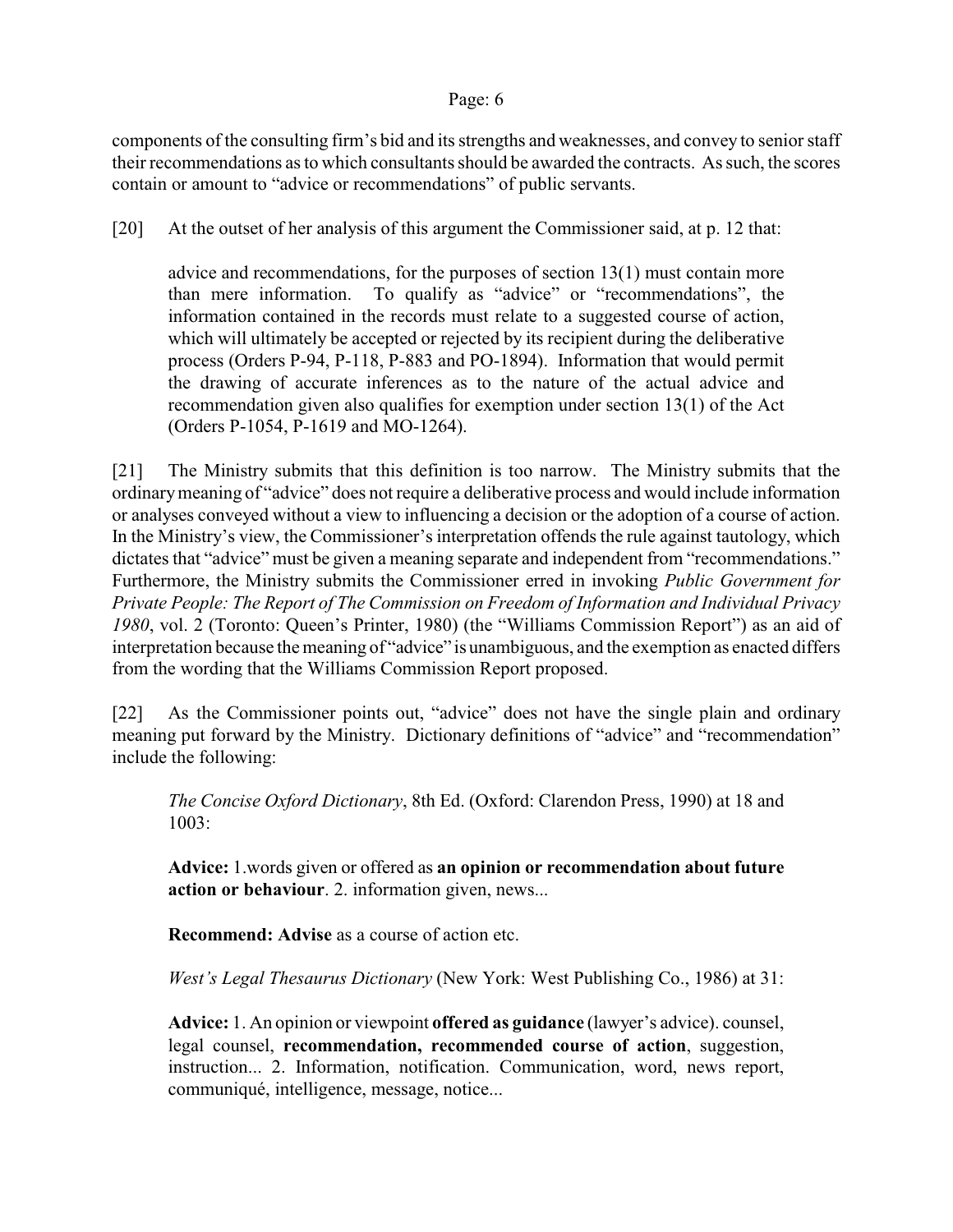*Black's Law Dictionary*, 6th ed. (St. Paul: West Publishing Co., 1990) at 54 and 1272:

**Advice:** View; opinion; information; the counsel given by lawyers to their clients; **an opinion expressed as to the wisdom of future conduct**.

**Recommendation:** Recommendation refers to **any action that is advisory in nature** rather than one having binding effect

*Webster's Third New International Dictionary* (Springfield MA: Mirriam Webster Inc. 1986):

## **Advice: Recommendation regarding a decision or course of conduct [emphasis added].**

[23] Relying on these definitions, the Commissioner submits that dictionaries define "advice" and "recommendation" in terms of each other. In fact, in *Thomson v. Canada (Deputy Minister of Agriculture)*, [1992] 1 S.C.R. 385 at 399, the Supreme Court of Canada, in a different statutory context, held that "The simple term "recommendations" should be given its ordinary meaning. Recommendations ordinarily mean the offering of advice".

[24] I accept that in ordinary usage, "advice" can mean communication in the nature of a recommendation regarding a decision, as well as simply information or intelligence.

[25] The Commissioner submits, correctly in my view, that the principle of interpretation to be applied is the associated words rule. The rule is explained in R. Sullivan, *Driedger on the Construction of Statutes*, 4th ed. (Toronto: Butterworth's, 2002) at 173:

The associated words rule is properly invoked when two or more terms linked by "and" or "or" serve an analogous grammatical and logical function within a provision. This parallelism invites the reader to look for a common feature among the terms...Often the terms are restricted to the scope of their broadest common denominator.

[26] The French version of s. 13(1) also supports an interpretation of the more general "advice" being restricted to a sense analogous to the less general "recommandations" by using the words "les conseils ou les recommandations." *TheCollins Robert French-English English-French Dictionary*, 2d. ed. (HarperCollins: Paris, 1987) at 148, translates "conseil" as:

**Conseil**: (1) (a) (*recommandation*) piece of advice, **advice**, counsel; (*simple suggestion*) hint [emphasis added].

[27] The most fundamental principle of interpretation is that words must be understood in light of the context and purpose of the whole statute. The purposes of the statute is stated by s. 1 of the Act to be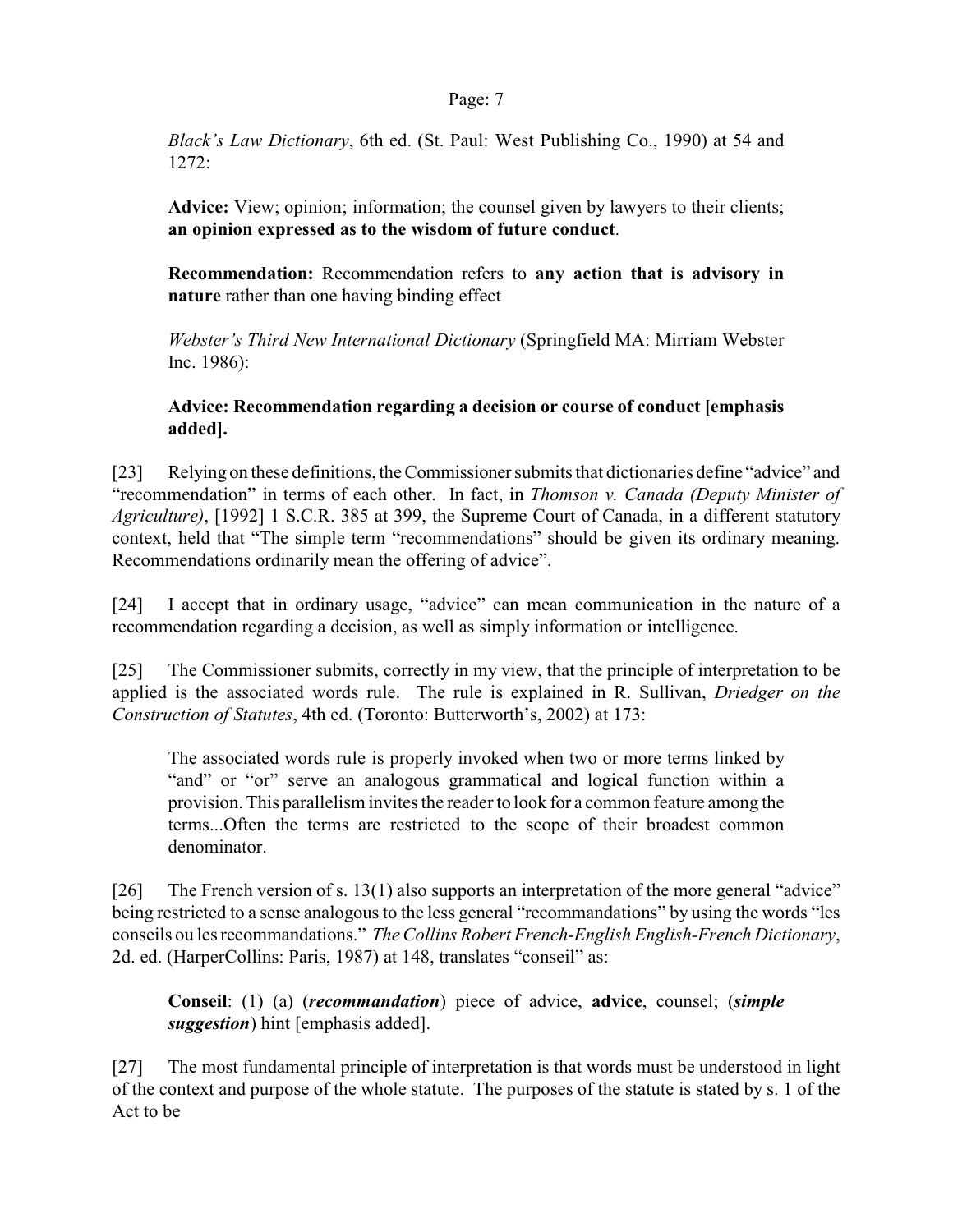1. The purposes of this Act are,

(a) to provide a right of access to information under the control of institutions in accordance with the principles that,

(i) information should be available to the public,

(ii) necessary exemptions from the right of access should be limited and specific, and

(iii) decisions on the disclosure of government information should be reviewed independently of government; and

(b) to protect the privacy of individuals with respect to personal information about themselves held by institutions and to provide individuals with a right of access to that information.

[28] In my view, the meaning of "advice" urged by the Ministry would not be consonant with this statement of purpose. The public's right to information would be severely diminished because much communication within government institutions would fall within the broad meaning of "advice", and s. 13(1) would not be a limited and specific exemption. I conclude, in the words of the Divisional Court that "the Commissioner's interpretation complies with the legislative text, promotes the legislative purpose, and is reasonable."

[29] In any event, the Commissioner's interpretation leaves room for "advice" and "recommendations" to have distinct meanings, though she did not draw one. A "recommendation" may be understood to "relate to a suggested course of action" more explicitly and pointedly than "advice". "Advice" may be construed more broadly than "recommendation" to encompass material that permits the drawing of inferences with respect to a suggested course of action, but which does not itself make a specific recommendation. It was unnecessary for her to draw a distinction between the two words to deal with the issues raised this case.

[30] I find the Commissioner's interpretation of the exemption in s. 13(1) to be reasonable.

[31] In regard to the records at issue before her, the Commissioner observed that the process was designed so that once the mechanics of the assessment are completed based on the application of established criteria, there was no discretionary decision to be made. Thus, there was no advice to be accepted or rejected during a deliberative process. Moreover, she went on to assume a broader definition of "advice" that included "all expressions of advice on policy-related matters" and still concluded at p. 19 that the scores would not be exempt because they were "primarily of a factual and background nature."

[32] I find these conclusions of the Commissioner to be reasonable.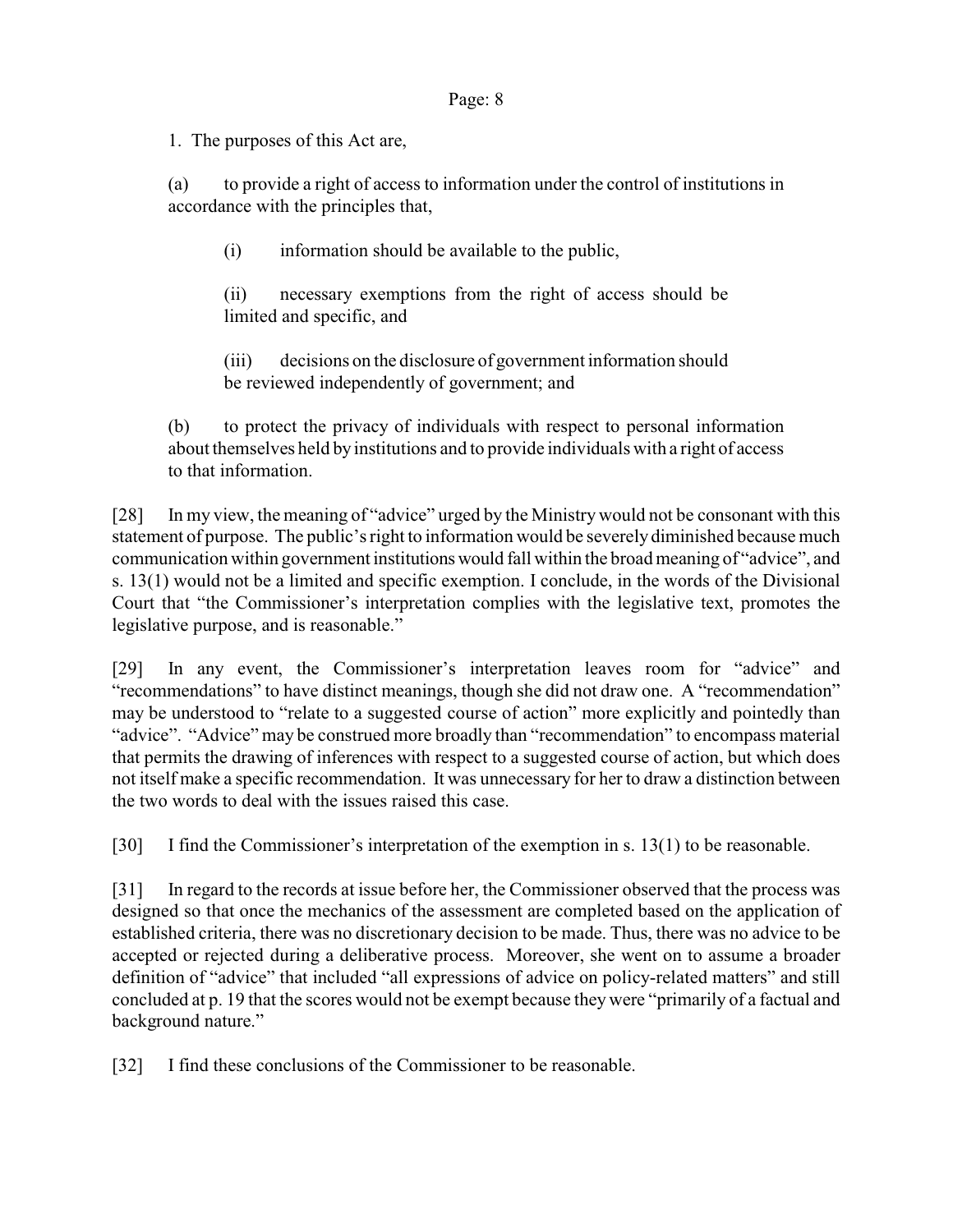# *Standard of proof for the prediction of future harm*

[33] Section 18(1) allows a head to refuse to disclose a record that contains (c) "information where the disclosure could reasonably be expected to prejudice the economic interests of an institution" and (d) "information where the disclosure could reasonably be expected to be injurious to the financial interests of the government of Ontario".

[34] Section 17(1) requires a head to refuse to disclose a record "that reveals... commercial... information, supplied in confidence implicitly or explicitly, where the disclosure could reasonably be expected to:

(a) prejudice significantlythe competitive position orinterfere significantly with the contractual or other negotiations of a person, group of persons, or organization;

(b) result in similar information no longer being supplied to the institution where it is in the public interest that similar information continues to be so supplied;

(c) result in undue loss or gain to any person, group...."

[35] The Ministry submits that the Commissioner erred by requiring "detailed and convincing evidence" and thereby imposed the wrong standard of proof. The Ministry criticizes the Commissioner for dismissing predictions of harm as "speculative" as all predictions of the risk of future harm must by nature be "speculative". The proper test, the Ministry says, is whether the prediction of future harm is based on reasonable assumptions.

[36] The Commissioner stated at p. 8 that the test to be applied is as follows: "in order to establish the requirements of the s. 18(1)(c) or (d) exemption claims, the Ministry must provide detailed and convincing evidence sufficient to establish a reasonable expectation of probable harm". In relation to s. 17, she sets out a three-part test, the third part of which is that "[T]he prospect of disclosure of the record must give rise to a reasonable expectation that one of the harms... will occur." She then said at p. 19 that, "To discharge the burden of proof under part three of the test, the parties resisting disclosure must present evidence that is detailed and convincing".

[37] These passages make clear that the standard the Commissioner used was that of a "reasonable expectation of harm". As Labrosse J.A. observed in *WCB* the words "detailed and convincing" do not describe the standard of proof, but the quality and cogency of the evidence required to establish a reasonable expectation of harm.

[38] In this case, the future harm(to the Ministry, the Government, and to the bidding consultants) that might reasonably be expected from the disclosure of the scores is that the tender price would be manipulated, thus compromising the integrity of the bidding system and affecting the competitive positions of the bidding consultants. The question is whether knowing the scores of competitors would permit a consultant to adjust its bids for future tenders.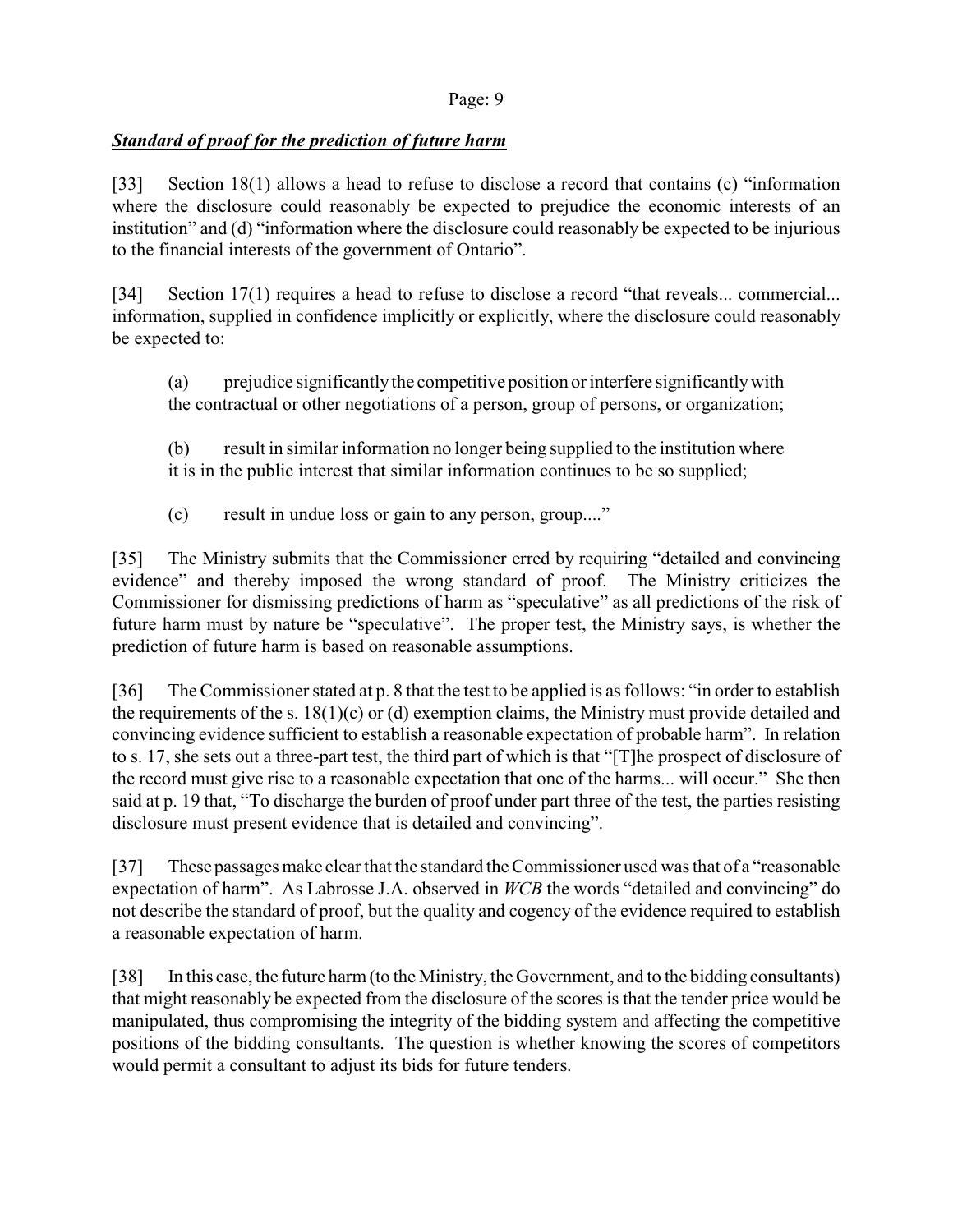[39] The Commissioner considered this potential harm carefully. She observed that, in order to be able to manipulate the evaluation process, a party would require in addition to the scores, information not known within the industry but closely held by the Ministry. She also examined the scoring on the records at issue and concluded there were variations in the scores for each company across different projects. In some cases, the same evaluator assigned different scores to the same company with respect to different projects. Consistency in the scoring for each company across projects would be necessary to manipulate future bids and, given that such consistency was not observed, the Commissioner concluded that disclosure could not reasonably be expected to result in the alleged harms. These observations applied to the new system adopted by the Ministry after the request for the records were made.

[40] I agree with the Divisional Court's finding at para. 69 that the Commissioner's analysis of the evidence demonstrates that there were evidentiary gaps with respect to the existence of a reasonable expectation of harm.

[41] I also agree with the conclusion of the Divisional Court that, with regard to the application of s. 17, the Engineers could not point to any information actually supplied in confidence by the bidding consultants in their proposals that would be revealed by the disclosure of the scores.

# *Findings of fact unsupported by and contrary to evidence*

[42] I do not agree with the Ministry's submission that the Commissioner's findings of fact are contrary to the evidence and disregard all of the confidential evidence submitted by the Ministry. The standard of review with respect to findings of fact is reasonableness. The Commissioner provided a careful, detailed decision in which she explained why she dismissed the Ministry's concerns. This is not a case where it can be said that the evidence points to a result opposite to that reached by the Commissioner.

## **CONCLUSION**

[43] For these reasons I would dismiss the appeals of the Ministry and of the Engineers. I would not grant any costs of the appeals.

"R.G. Juriansz J.A.

"I agree – M.A. Catzman J.A."

"I agree – M. Rosenberg J.A."

**RELEASED: September 26, 2005**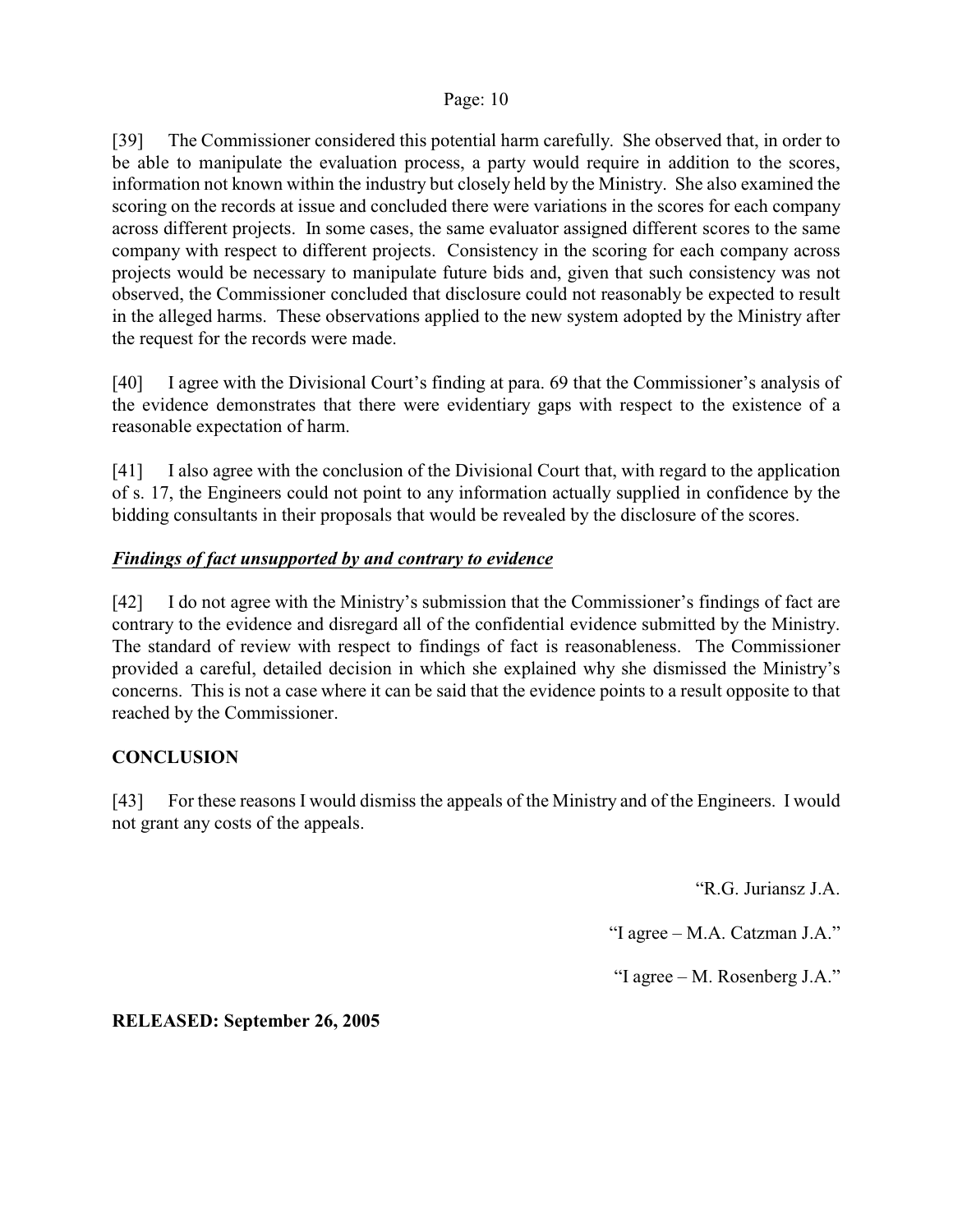# APPENDIX A

## Advice to government

13. (1) A head may refuse to disclose a record where the disclosure would reveal advice or recommendations of a public servant, any other person employed in the service of an institution or a consultant retained by an institution. R.S.O. 1990, c. F.31, s. 13 (1).

### Exception

 (2) Despite subsection (1), a head shall not refuse under subsection (1) to disclose a record that contains,

- (a) factual material;
- (b) a statistical survey;
- (c) a report by a valuator, whether or not the valuator is an officer of the institution;
- (d) an environmental impact statement or similar record;

(e) a report of a test carried out on a product for the purpose of government equipment testing or a consumer test report;

(f) a report or study on the performance or efficiency of an institution, whether the report or study is of a general nature or is in respect of a particular program or policy;

(g) a feasibility study or other technical study, including a cost estimate, relating to a government policy or project;

(h) a report containing the results of field research undertaken before the formulation of a policy proposal;

(i) a final plan or proposal to change a program of an institution, or for the establishment of a new program, including a budgetary estimate for the program, whether or not the plan or proposal is subject to approval, unless the plan or proposal is to be submitted to the Executive Council or its committees;

(j) a report of an interdepartmental committee task force or similar body, or of a committee or task force within an institution, which has been established for the purpose of preparing a report on a particular topic, unless the report is to be submitted to the Executive Council or its committees;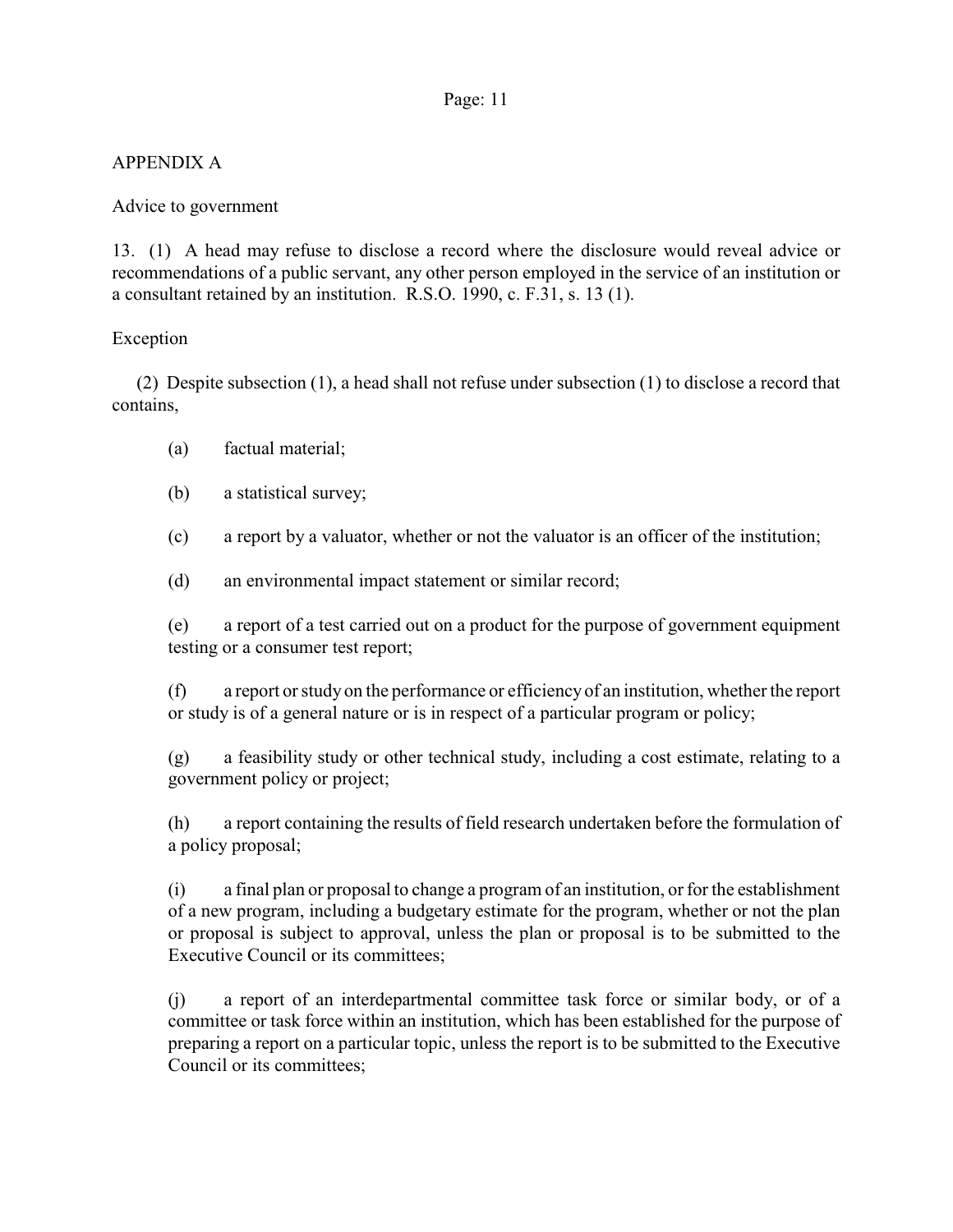(k) a report of a committee, council or other body which is attached to an institution and which has been established for the purpose of undertaking inquiries and making reports or recommendations to the institution;

(l) the reasons for a final decision, order or ruling of an officer of the institution made during or at the conclusion of the exercise of discretionary power conferred by or under an enactment or scheme administered by the institution, whether or not the enactment or scheme allows an appeal to be taken against the decision, order or ruling, whether or not the reasons,

(i) are contained in an internal memorandum of the institution or in a letter addressed by an officer or employee of the institution to a named person, or

(ii) were given by the officer who made the decision, order or ruling or were incorporated by reference into the decision, order or ruling. R.S.O. 1990, c. F.31, s. 13 (2).

### Idem

 (3) Despite subsection (1), a head shall not refuse under subsection (1) to disclose a record where the record is more than twenty years old or where the head has publicly cited the record as the basis for making a decision or formulating a policy. R.S.O. 1990, c. F.31, s. 13 (3). …

## Third party information

17. (1) A head shall refuse to disclose a record that reveals a trade secret or scientific, technical, commercial, financial or labour relations information, supplied in confidence implicitly or explicitly, where the disclosure could reasonably be expected to,

(a) prejudice significantly the competitive position or interfere significantly with the contractual or other negotiations of a person, group of persons, or organization;

(b) result in similar information no longer being supplied to the institution where it is in the public interest that similar information continue to be so supplied;

(c) result in undue loss or gain to any person, group, committee or financial institution or agency; or

(d) reveal information supplied to or the report of a conciliation officer, mediator, labour relations officer or other person appointed to resolve a labour relations dispute. R.S.O. 1990, c. F.31, s. 17 (1); 2002, c. 18, Sched. K, s. 6.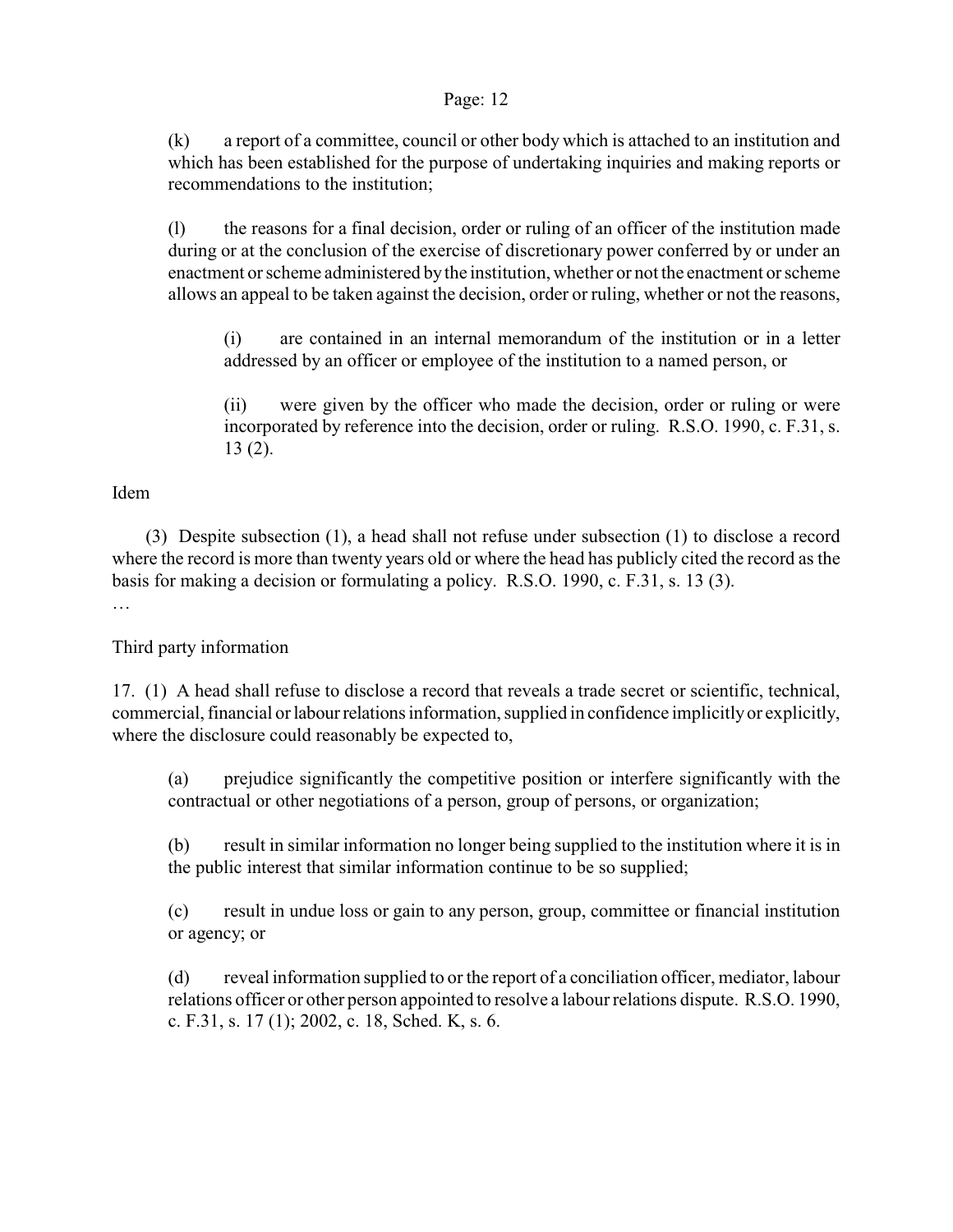## Tax information

 (2) A head shall refuse to disclose a record that reveals information that was obtained on a tax return or gathered for the purpose of determining tax liability or collecting a tax. R.S.O. 1990, c. F.31, s. 17 (2).

## Consent to disclosure

 (3) A head may disclose a record described in subsection (1) or (2) if the person to whom the information relates consents to the disclosure. R.S.O. 1990, c. F.31, s. 17 (3).

Economic and other interests of Ontario

18. (1) A head may refuse to disclose a record that contains,

(a) trade secrets or financial, commercial, scientific or technical information that belongs to the Government of Ontario or an institution and has monetary value or potential monetary value;

(b) information obtained through research by an employee of an institution where the disclosure could reasonably be expected to deprive the employee of priority of publication;

(c) information where the disclosure could reasonably be expected to prejudice the economic interests of an institution or the competitive position of an institution;

(d) information where the disclosure could reasonably be expected to be injurious to the financial interests of the Government of Ontario or the ability of the Government of Ontario to manage the economy of Ontario;

(e) positions, plans, procedures, criteria or instructions to be applied to any negotiations carried on or to be carried on by or on behalf of an institution or the Government of Ontario;

(f) plans relating to the management of personnel or the administration of an institution that have not yet been put into operation or made public;

 $(g)$  information including the proposed plans, policies or projects of an institution where the disclosure could reasonably be expected to result in premature disclosure of a pending policy decision or undue financial benefit or loss to a person;

(h) questions that are to be used in an examination or test for an educational purpose;

(i) submissions in respect of a matter under the Municipal Boundary Negotiations Act commenced before its repeal by the Municipal Act, 2001, by a party municipality or other body before the matter is resolved. R.S.O. 1990, c. F.31, s. 18 (1); 2002, c. 17, Sched. F, Table; 2002, c. 18, Sched. K, s. 7.